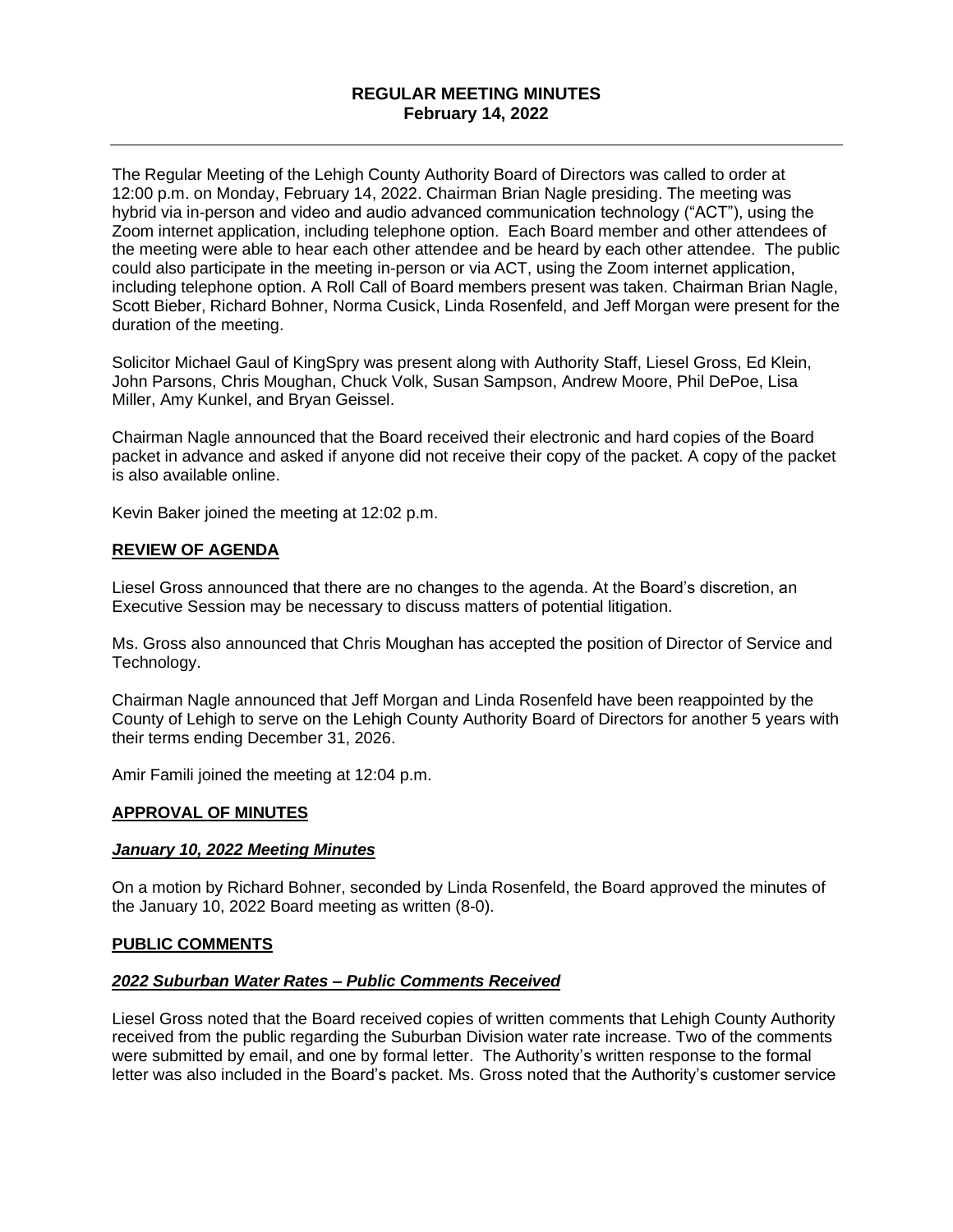department also received some complaints via phone calls. Chris Moughan commented that, after some discussion about the costs needed to maintain and improve the water system, the customers seemed to understand the need for the rate increase.

## **ACTION AND DISCUSSION ITEMS**

### *Nomination of Officers – Appointment of Nominating Committee*

Chairman Nagle appointed Norma Cusick to serve as the Nominating Committee. Ms. Cusick will poll the Board members regarding their interest in being nominated to an officer position. Nominations will be finalized and officers will be elected at the Board's February 28 meeting.

### *Suburban Division – Central Lehigh and North Whitehall Water Systems – Water Supply Study*

Phil DePoe gave an overview of the project, which is in alignment with the recently adopted Strategic Plan. The Water Supply Study objective is to identify and evaluate feasible means to address current and long-term water supply needs in the Central Lehigh Division (CLD) and the North Whitehall Division (NWD). Recently completed planning studies have identified the need for additional supply in the CLD and NWD systems. The need includes an acute, short-term need to enhance the reliability of supply in the CLD system due to recent and continued growth in system demand, particularly with the potential for large customers in the Upper System.

The project scope includes: reviewing existing studies and data pertaining to source water issues; establishing reasonable demand projections; assessing the existing supply and capacity of wells; establishing short-term and long-term system needs; and conducting a preliminary assessment of alternatives. The study will be complete by the third quarter 2022.

Jeff Morgan asked if the study will address water quality issues. Mr. DePoe said water quality issues are inherent to the study and will be evaluated as existing sources are reviewed and alternatives developed. Scott Bieber commented that is appears to be getting more difficult to drill new wells and asked if the Authority staff know more about this. Amy Kunkel responded that DEP regulations regarding developing new wells are stricter now than they were previously. Prolonged pump testing requirements have been instituted, and larger wellhead protection zones are now required. She noted that it is also more difficult to reactivate a well once it has been taken offline, which applies to several of the Authority's sources. Amir Famili asked Mr. DePoe to elaborate on the need for additional supply. Mr. DePoe explained that there is potential for industrial users to locate on property north of Interstate 78, which is in the Authority's supply-limited Upper System. In addition to the supply limitations in the Upper Systems, both the CLD and NWD rely on system interconnections with neighboring water systems, which must be evaluated for redundancy.

On a motion by Scott Bieber, seconded by Jeff Morgan the Board approved the Capital Plan Authorization for the CLD and NWD Water Supply Study in the amount of \$92,500.00 which includes the Professional Services Authorization to Gannett Fleming in the amount of \$77,500.00 (8-0).

A roll call vote was taken with the following votes cast:

Brian Nagle – yes Scott Bieber – yes Richard Bohner – yes Norma Cusick – yes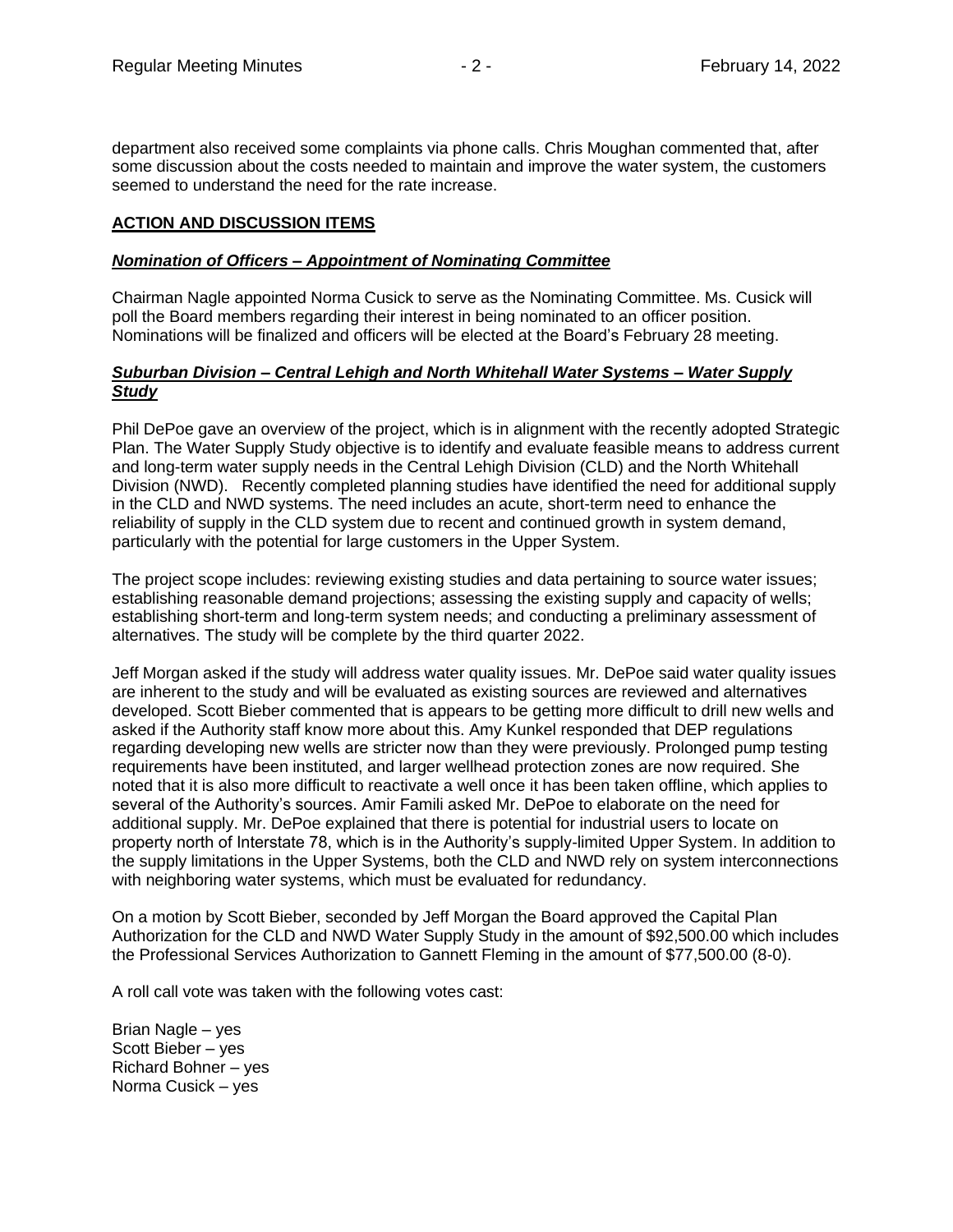Kevin Baker – yes Linda Rosenfeld – yes Jeff Morgan – yes Amir Famili – yes

### *Suburban Division – Regional Sewer Capacity & Wet-Weather Planning: Engineering & Program Support*

Phil DePoe noted that this approval is specifically for the renewal of the contract with AECOM, who is serving as the program manager for the development of the regional Act 537 Plan. The Act 537 Plan is mandated by DEP to be completed by March 2025 and aligns with the Authority's newly adopted Strategic Plan. As part of the Act 537 Plan, the Authority's evaluation of the Pretreatment Plant (PTP) is ongoing, and the option to upgrade the PTP to a direct discharge facility is a major driver for this request. Mr. DePoe said that AECOM is critical to navigating the regulatory process associated with the PTP upgrade option and has intimate knowledge of the planning process. Most recently, AECOM's efforts have been focused on understanding how the PTP upgrade option would work within the Delaware River Basin Commission (DRBC) regulatory framework, including an evaluation of how the Kline's Island Wastewater Treatment Plant (KIWWTP) permit would be impacted.

Scott Bieber asked if the PTP upgrade option would result in a de-rate of the KIWWTP permit. Mr. DePoe explained that based on current understanding of DRBC regulations, flows and loads can be traded between wastewater facilities. If the PTP upgrade option is viable, then some of the KIWWTP permitted flows and loads could potentially be traded off to the upgraded PTP, Investigating this option is a primary component of AECOM's planned work in 2022. Amir Famili asked about the previous cost estimates related to the PTP option and how the Authority will determine if it is a good investment. Mr. DePoe said that there will need to be an investment into the PTP regardless of what option is selected, due the age and condition of the facility. A critical component in the alternatives analysis will be to review the full cost of all options, including system expansion and upgrades as well as the cost to repair and replace currently aging equipment. Mr. Famili asked what the specific deliverable is from AECOM that will allow the Authority to decide if the PTP upgrade option is viable. Liesel Gross explained that the determination of the viability of the PTP upgrade option will be determined based on analysis of regulatory, financial, political, and constructability aspects of the option, and AECOM is focusing on all of these areas. She also referred to the Act 537 Plan "Roles & Responsibilities" chart, which describes each entity's role in the process.

On a motion by Linda Rosenfeld, seconded by Jeff Morgan, the Board approved the Capital Plan Authorization for the Regional Act 537 Plan Program Management – Planning Phase in the amount of \$115,000.00 which includes the Professional Services Authorization to AECOM in the amount of \$100,000.00 (8-0).

A roll call vote was taken with the following votes cast:

Brian Nagle – yes Scott Bieber – yes Richard Bohner – yes Norma Cusick – yes Kevin Baker – yes Linda Rosenfeld – yes Jeff Morgan – yes Amir Famili – yes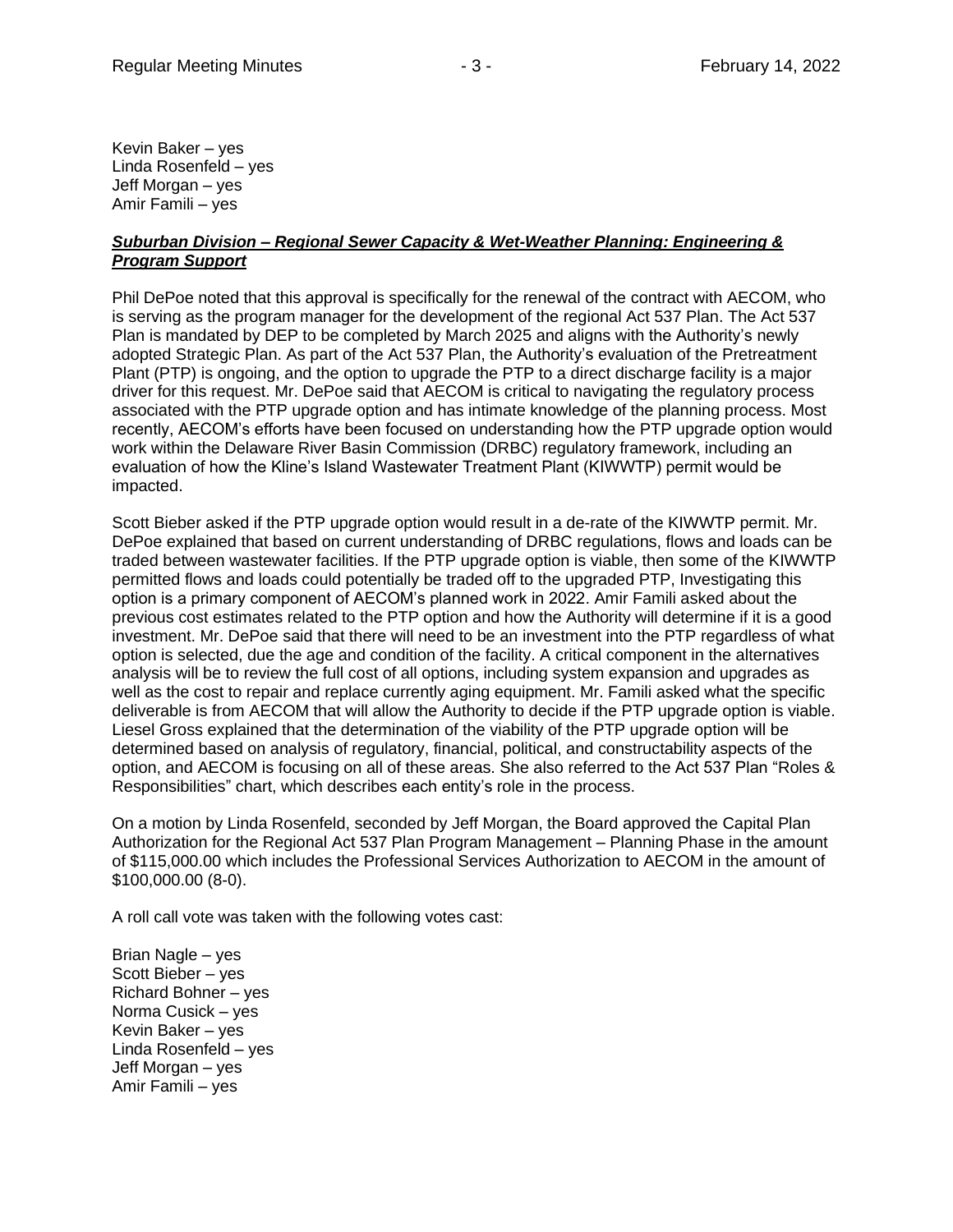## *Suburban Division – Upper Western Lehigh Pump Station and Force Main: Design Phase*

Chuck Volk gave a brief overview of the project noting that that project is a recommendation from the Trexlertown area special study that was prepared to evaluate alternatives to resolve interceptor capacity deficiencies in the Trexlertown area, often referred to as the "Trexlertown bottleneck." The recommendation is to construct a pump station near the Pretreatment Plant (PTP) and force main connecting to the Upper Macungie Trunk Line to divert dry day flow from the Western Lehigh Interceptor. This project has been reviewed by Upper Macungie Township staff, who are supportive of this approach.

Amy Kunkel provided details of the project and recommended Entech Engineering for design phase services based on their prior performance and expertise with wastewater conveyance facilities. Some additional easements will be needed. Chuck Volk said the Authority already has an easement for the proposed pump station on the property adjacent to the PTP. The pump station would draw treated effluent from the PTP and pump it through the proposed force main to a connection to the Upper Macungie Trunk Line near the Township's park on Grange Road.

Chairman Nagle asked whether the Authority has explored the PennDOT right of ways in this area, since the force main appears to run parallel to the Route 222 bypass. Mr. Volk said this has been explored and the force main route will mainly stay on private property with the exception of crossing Ruppsville Road, which is a state road. Chairman Nagle also asked about the proposed route of the force main through the middle of the property the Authority owns that is adjacent to the PTP, and whether the force main would interfere with possible future plans to expand the PTP. Mr. Volk explained that there is a 150 foot power line right of way in this area. This would be utilized for the force main to minimize the disturbance and reduce the possibility of interfering with future treatment facilities, which cannot be constructed in the right of way. Scott Bieber asked about the sensor that will be placed in one of the downstream manholes and how it will be used to provide protection from overflows during a five-year storm. Mr. Volk explained that the system will use level sensors to measure the volume of sewage in the Township line so the pump station can be shut down in highflow periods. Kevin Baker noted that there is quite a bit of difference in proposal prices for design phase services, and asked if that was a result of manhours being estimated by each consultant. Amy Kunkel explained that the price differences among the proposals are due to each consultant's estimate of manhours. She reviewed with Entech its proposal, and said the Authority is confident in the completeness of Entech's proposal.

On a motion by Amir Famili, seconded by Linda Rosenfeld, the Board approved the Capital Plan Authorization for the Upper Western Lehigh Pump Stations and Force Main – Design Phase in the amount of \$468,600.00 which includes the Professional Services Authorization to Entech Engineering in the amount of \$248,600.00 (7-0, with Jeff Morgan abstaining).

A roll call vote was taken with the following votes cast:

Brian Nagle – yes Scott Bieber – yes Richard Bohner – yes Norma Cusick – yes Kevin Baker – yes Linda Rosenfeld – yes Jeff Morgan – abstained Amir Famili – yes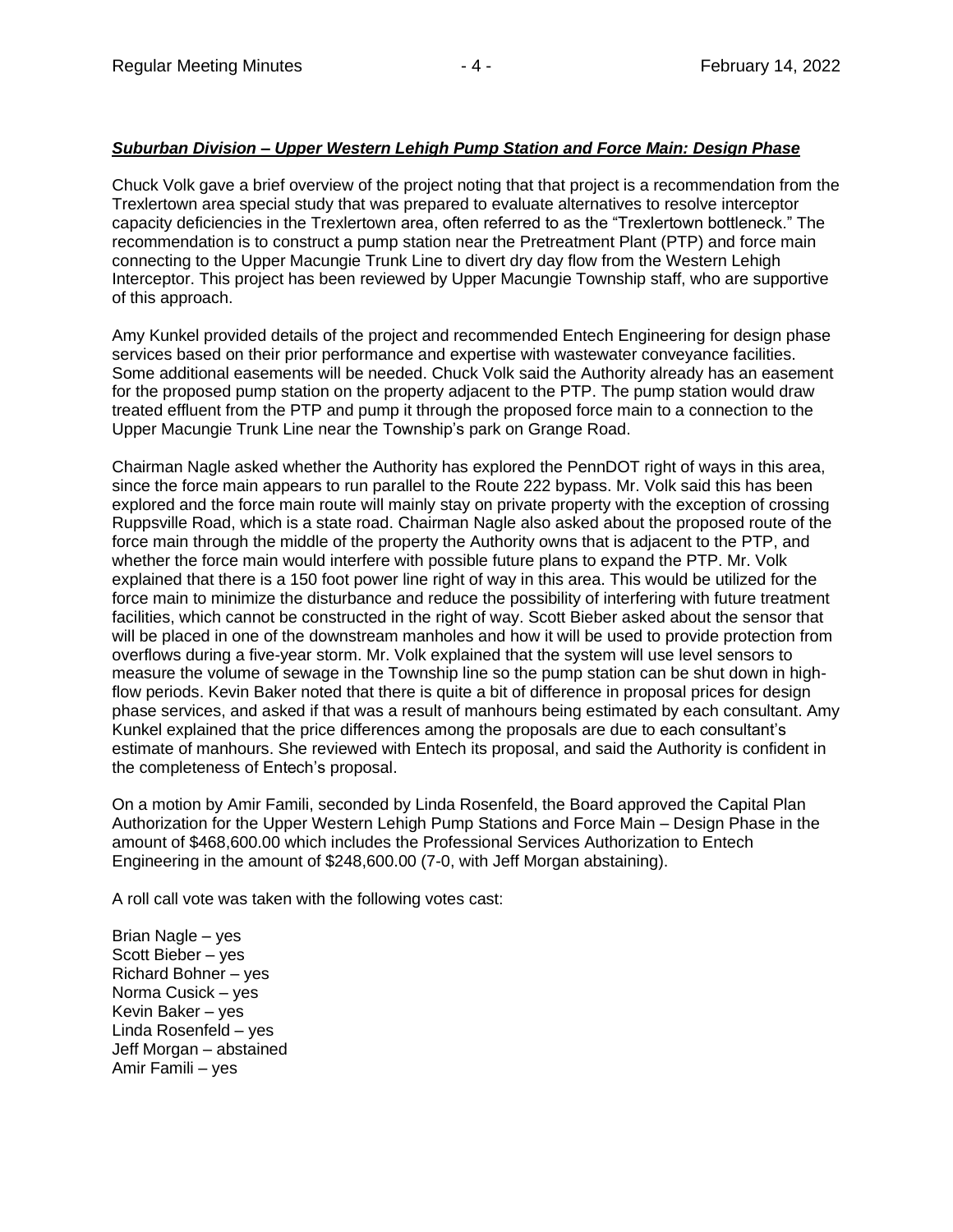## *Allentown Division – Kline's Island WWTP: Sludge Thickener Tank No. 3 Mechanical Upgrade – Construction*

Chuck Volk gave a background of Sludge Thickener Tank #3 at the Kline's Island Wastewater Treatment Plant (KIWWTP), which has been in service since 1984 and contains mechanical components that are now at the end of their useful life. The scope of the project consists of complete mechanical refurbishment of the tanks and demolition of existing mechanical equipment. Mr. Volk explained the project scope in detail and displayed interior and exterior photos of the tank components indicating their condition. He noted this project is included in the KIWWTP master plan as a near-term, high-priority project due to the age of the equipment. The tank will be down for several months and tanks #1 and #2 will have to press more sludge until the tank is back online.

Amir Famili commented about the project schedule and asked about the definition of "substantial completion." Mr. Volk explained the term "substantial completion" is used for construction projects to indicate when the project can be put into service to serve its primary function while some project components may remain outstanding, such as site restoration or other punch list items. Solicitor Mike Gaul also explained the legal background regarding the use of "substantial completion" as an indicator of project status.

On a motion by Amir Famili, seconded by Linda Rosenfeld, the Board approved the Capital Project Authorization for the Sludge Thickener Tank No. 3 Mechanical Upgrade – Construction Phase in the amount of \$594,000.00 which includes the Professional Services Authorization to D'Huy Engineering, Inc. in the amount of \$38,000.00 and includes the General Contract Award to JEV Construction LLC in the amount of \$511,000.00 (8-0).

A roll call vote was taken with the following votes cast:

Brian Nagle – yes Scott Bieber – yes Richard Bohner – yes Norma Cusick – yes Kevin Baker – yes Linda Rosenfeld – yes Jeff Morgan – yes Amir Famili – yes

### **MONTHLY PROJECT UPDATES / INFORMATION ITEMS**

Liesel Gross reviewed the new report format, which is broken into three sections: Upcoming Agenda Items, Project Updates, and Open Project List. She noted that additional changes will be made next month as the report format is refined, and she requested any Board member feedback to be sent to her for inclusion in the next report

Ms. Gross highlighted items for the February  $28<sup>th</sup>$  meeting and noted that the auditors will be attending the meeting via Zoom to present the 2020 Audit and Financial Statements.

Amir Famili asked how "project closeout" is defined. Chuck Volk explained that a project is considered to be in "project closeout" phase after a final inspection has occurred, all punch list items are addressed, and all contract and legal documents are complete, including final payment. Liesel Gross noted that projects shown in the report as being in project closeout phase will be removed from the report in the following month.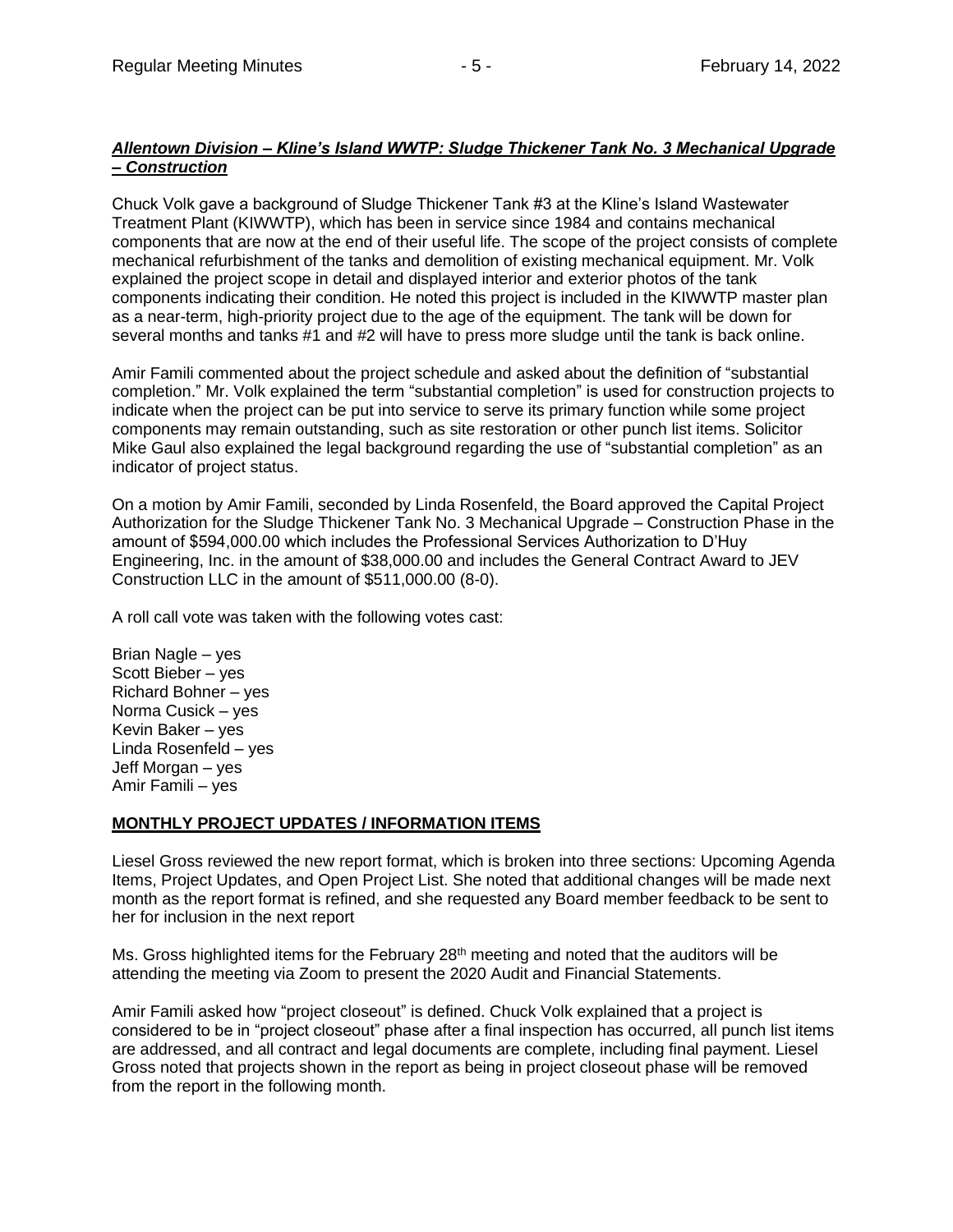# **MONTHLY SYSTEM OPERATIONS OVERVIEW**

John Parsons reviewed the December 2021 Monthly Systems Operations report, highlighting items of interest in the report. The manhole remediation project in Upper Milford Township was completed with 38 manholes lined. Three SSOs occurred in December 2021 including one in Allentown that resulted from a grease blockage, one in the Suburban Division that resulted from a grease and rag buildup, and one at the Lynn Township system. Mr. Parsons also noted that the final report was received from Arcadis pertaining to the condition assessment of the Park Pump Station Force Main. Arcadis recommends the condition assessment be repeated in 10 years or prior to the  $50<sup>th</sup>$ anniversary of the station being put online.

Norma Cusick asked why the Authority has so many water shutoffs for non-payment when there are programs available to assist customers with payments. Chris Moughan responded that the Authority has seen an increase in applications for assistance. Liesel Gross added that the customer assistance programs are based on income level and the thresholds may be set too low for some customers to meet the threshold and receive assistance.

Andrew Moore reviewed the Notice of Violation regarding the Sand Spring Wastewater Treatment Plant. Most of the violations outlined in the NOV date back a few years, prior to the new plant being constructed in 2020 and 2021. However, some of the violations were attributed to start up of the new system. The system has experienced some high flows that affect the plant's performance, and the staff have been working to pinpoint where these additional flows are coming from. Amir Famili asked if this project is closed out. Chuck Volk said the project has been closed out and is currently under warranty. The contractor has corrected programming issues that were related to some of the plant start-up issues, but the continuing high-flow problem does not appear to be related to project construction.

# *1,4 Dioxane Discharge*

A memorandum was included with the Monthly System Operations report regarding an issue with 1,4 Dioxane discharge from the Authority's regional wastewater system. Andrew Moore explained that in May 2021, DEP detected 1,4 dioxane in the outflow in the Kline's Island Wastewater Treatment plant (KIWWTP). Because the chemical is unregulated, the Authority had no previous wastewater data available, but pursued several different points of investigation. The conclusion was drawn that the 1,4 Dioxane was being discharged into the Pretreatment Plant, passing through the plant and traveling to the KIWWTP and being discharged to the Lehigh River. Additional sampling was conducted and the source of the material was discovered to be a specific waste discharger within the Authority's waste hauler program. When the industry was identified, Coim USA, Inc., the Authority immediately suspended their industrial waste permit so no additional discharges would occur. Liesel Gross recognized Mr. Moore's due diligence in finding and eliminating the source of the discharge.

Ms. Gross explained that the waste hauler program has been in existence since the 1990s and has been a positive and productive component of the Authority's program. However, there are risks inherent in a waste hauler program, and difficulties and costs associated with monitoring for unregulated contaminants or identifying unauthorized discharges. The Authority mitigates these risks through strict adherence to regulatory requirements.

Ms. Gross noted that some customer comments have been received following the news coverage of this incident. One customer raised the question about safety of the Authority's drinking water. She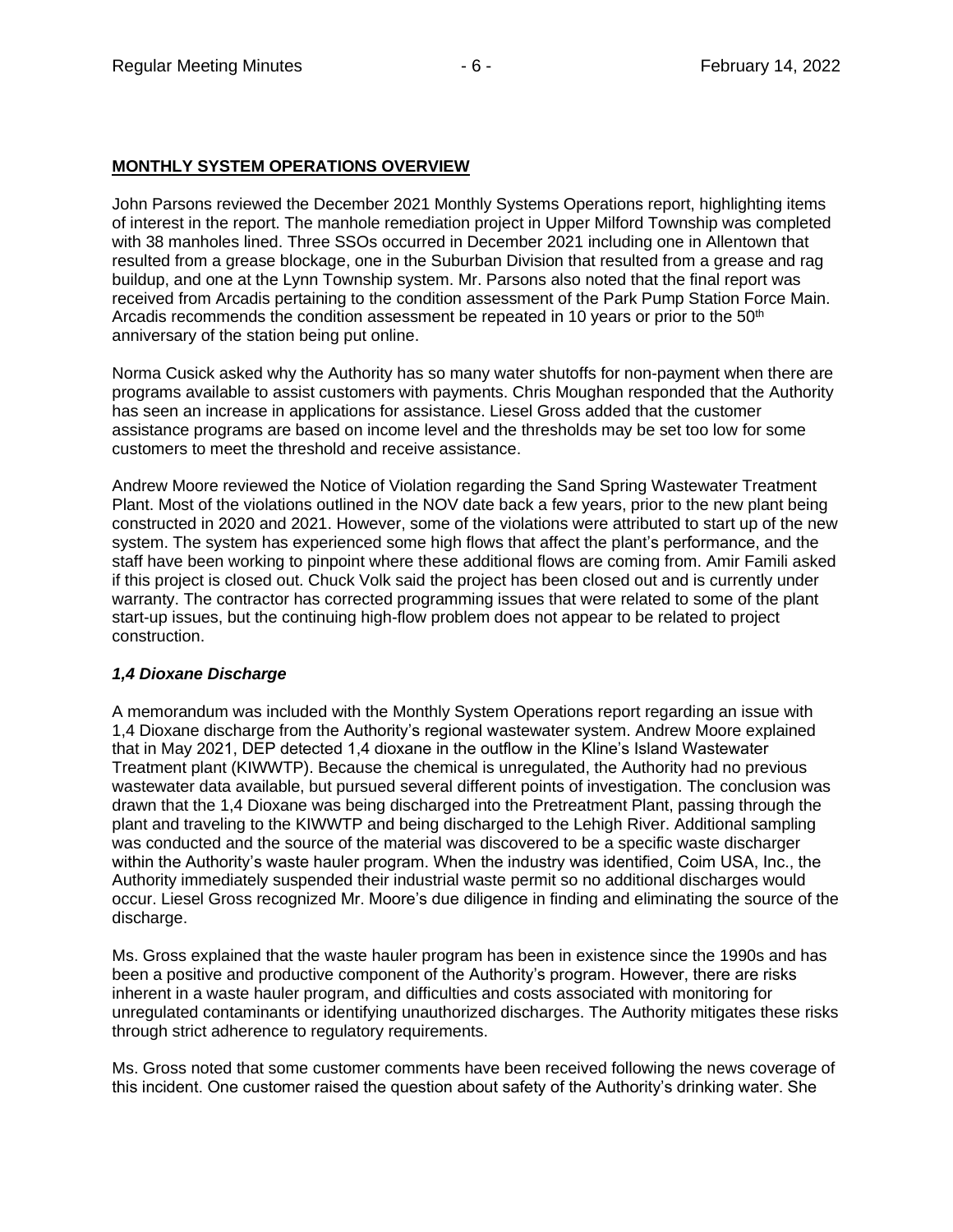explained that the discharge of 1,4 Dioxane was contained to the wastewater system, with the source of the chemical coming from a waste hauler from outside the area, so the Authority's drinking water supply was not affected. Ms. Gross commented that there is a dedicated page on the Authority's website that provides additional information on the topic of unregulated contaminants.

Amir Famili stated that Andrew Moore did a great job tracing this chemical back to Coim USA, Inc. He also asked if Mr. Moore keeps records and samples from the haulers, and how long the samples are kept. Mr. Moore explained that samples are taken from waste loads coming into the plant in accordance with the requirements of the permits and the hauler program protocols. Not every load is sampled, and samples are kept for a period of time but typically discarded after the laboratory analysis is complete. Chairman Nagle asked about the vetting that is done for haulers to use the Pretreatment Plant as a discharge location. Mr. Moore explained some details about the permitting process to properly categorize and vet the hauler, the waste generator, and any industrial waste generators. Linda Rosenfeld commented that a news article reported that Coim would normally send their waste to upstate New York but for some reason they brought it here to the Authority's facility. Mr. Moore said he cannot verify this because the Authority only has information on what Coim was bringing to the Authority's facility. Since Coim is no longer discharging to the Authority's system, Mr. Moore does not have additional information about Coim's continued operation.

Jeremy Thompson, a customer and resident of Fogelsville, commented that neighbors were alarmed by this incident when it was reported in the local news media and thanked Mr. Moore for his due diligence. He also asked about the \$2.8 million in revenue the Authority generates from the hauler program. He asked if this figure is net revenue or gross revenue, and what the margin is, after expenses. Ed Klein said he estimates the net revenue for the program, after expenses, to be approximately \$400,000. Mr. Thompson commented that if a hauler must come from so far away to discharge their waste to the Authority's facility, it should be a red flag. Mr. Thompson thanked the Board for their time and efforts to seriously consider the risks associated with this program. Jeff Morgan said he feels this was an isolated incident that was handled appropriately by the Authority staff. He reminded the Board that the Pretreatment Plant was designed to handle industrial wastes and the hauler program is an important program because the community needs a place to properly dispose of such wastes.

# *Emmaus Consecutive Division – PFAS Contamination*

Liesel Gross reported a contamination incident affecting the Authority's Emmaus Consecutive Division water system. She explained that the Authority purchases water from the Borough of Emmaus to supply drinking water to 417 homes located outside the Borough boundaries in various locations of Upper Milford, Lower Macungie, and Salisbury townships. In December 2021 the Authority learned that two drinking water supply wells in the Borough had test results indicating levels of Perfluorooctane Sulfonate (PFOS) and Perfluorooctanoic Acid (PFOA) (collectively know as "PFAS") above the Lifetime Health Advisory level established by the EPA. Contaminants in the PFAS category are currently not regulated. One well was very high and taken off-line. PFAS are found in many household products as well as fire-fighting foam. The Borough has traced the contamination of their wells to leakage of fire-fighting chemicals stored at the Borough's fire training facility. Ms. Gross has discussed solutions with the Borough manager and offered the Authority's assistance to help resolve this. Chuck Volk and his team have provided a preliminary analysis of potential water system interconnections from the Authority's system that may be helpful to supplement or replace the Borough's well supplies. The Borough will be evaluating alternatives to address the problem.

# *Buss Acres Division – System Update*